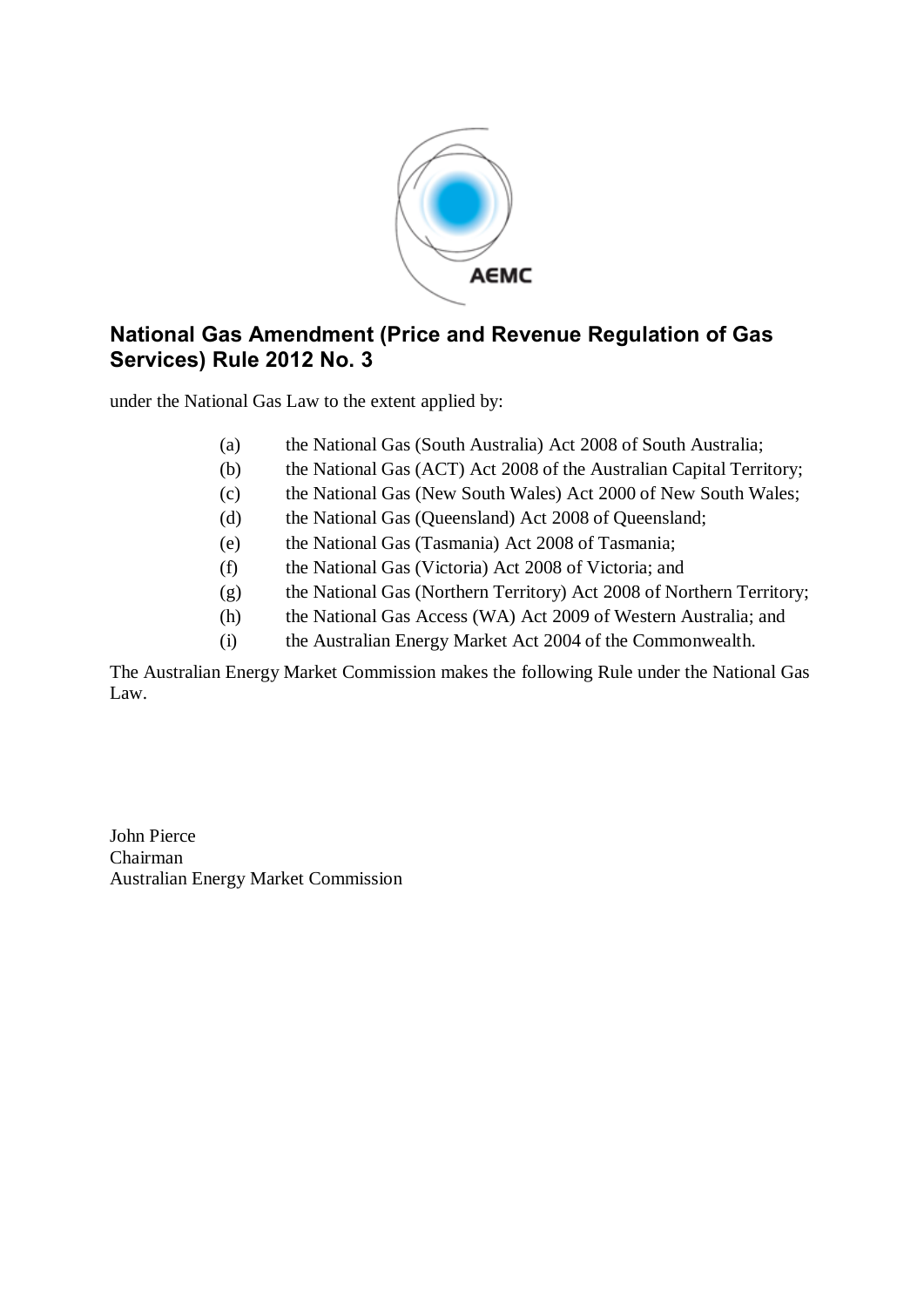# **National Gas Amendment (Price and Revenue Regulation of Gas Services) Rule 2012 No. 3**

# **1 Title of Rule**

This Rule is the *National Gas Amendment (Price and Revenue Regulation of Gas Services) Rule 2012 No. 3*.

# **2 Commencement**

This Rule commences operation on 29 November 2012.

# <span id="page-1-0"></span>**3 Amendment of the National Gas Rules**

The National Gas Rules are amended as set out in [Schedule 1.](#page-2-0)

### **4 Savings and Transitional Amendments to the National Gas Rules**

The National Gas Rules are amended as set out in [Schedule 2.](#page-8-0)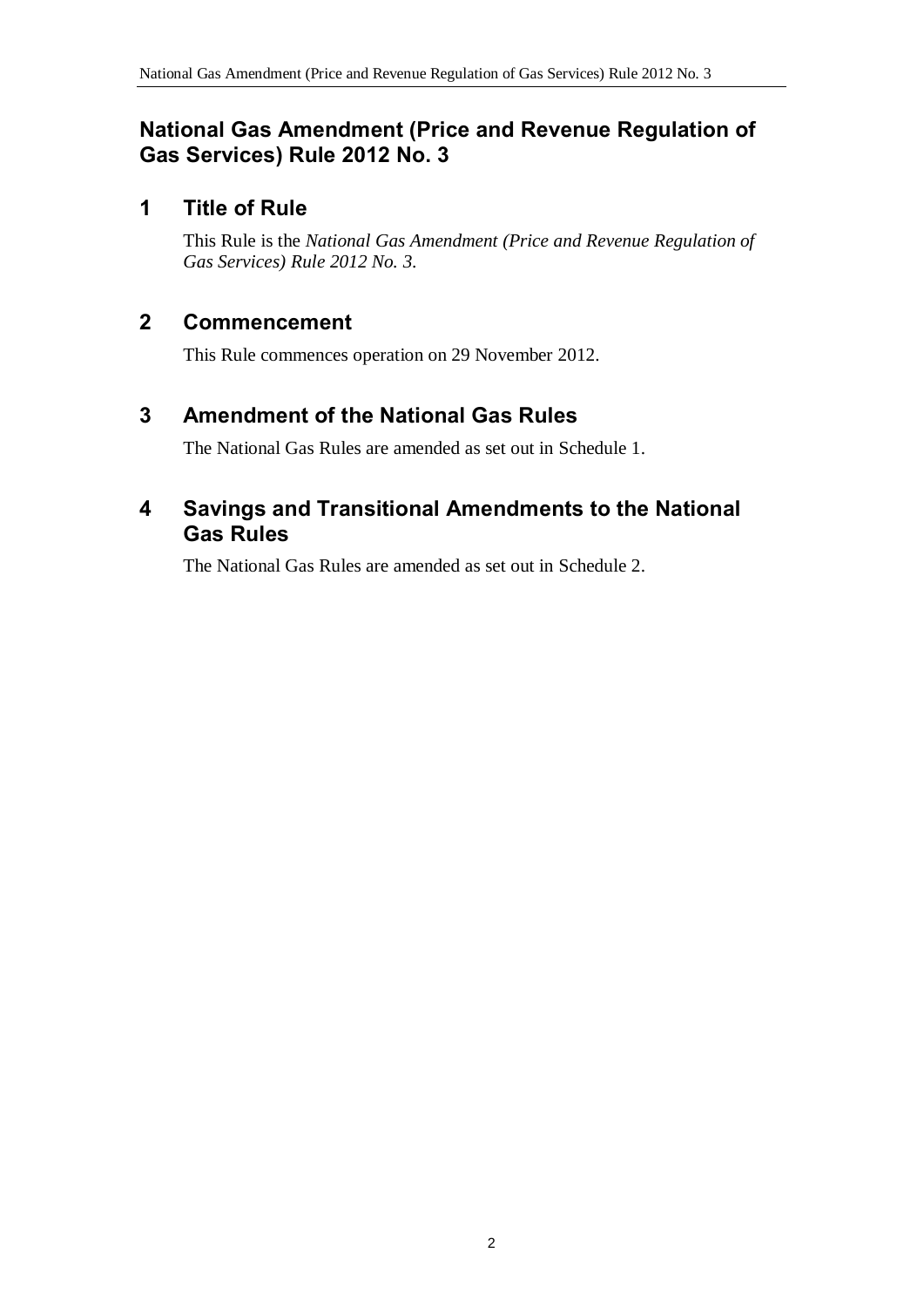## <span id="page-2-0"></span>**Schedule 1 Amendments to the National Gas Rules**

[\(Clause](#page-1-0) 3)

# **[1] Rule 3 Interpretation**

In rule 3, insert the following definitions in alphabetical order:

*allowed rate of return* see rule 87(1).

*allowed rate of return objective* see rule 87(3).

*rate of return consultative procedure* means the procedure for consultative decision making laid down in rule 9B.

*rate of return guidelines* means the guidelines made under rule 87.

### **[2] New Rule 9B Rate of return consultative procedure**

After Rule 9A insert:

### **9B Rate of return consultative procedure**

- (1) If the Law requires a *decision* maker to comply with the *rate of return consultative procedure* in making, amending, replacing or reviewing the *rate of return guidelines*, the *decision* maker must proceed in accordance with this rule.
- (2) The *decision* maker must proceed as follows:
	- (a) the *decision* maker must publish a notice on its website and in a newspaper circulating generally throughout Australia:
		- (i) describing the proposed *rate of return guidelines*, amendments or review, and giving the address of a website on which the details of such guidelines, amendments or review, and the reasons for them, are published; and
		- (ii) inviting written submissions on the proposed *rate of return guidelines*, amendments or review within no less than 30 *business days* of the date of the notice;
	- (b) the *decision* maker may publish such issues, consultation and discussion papers, and hold such conferences and information sessions in relation to the proposed *rate of return guidelines*, amendments or review as it considers appropriate; and
	- (c) the *decision* maker must, within 80 *business days* of the date of the notice referred to in subrule  $(2)(a)$  and after considering relevant submissions made within the time allowed in the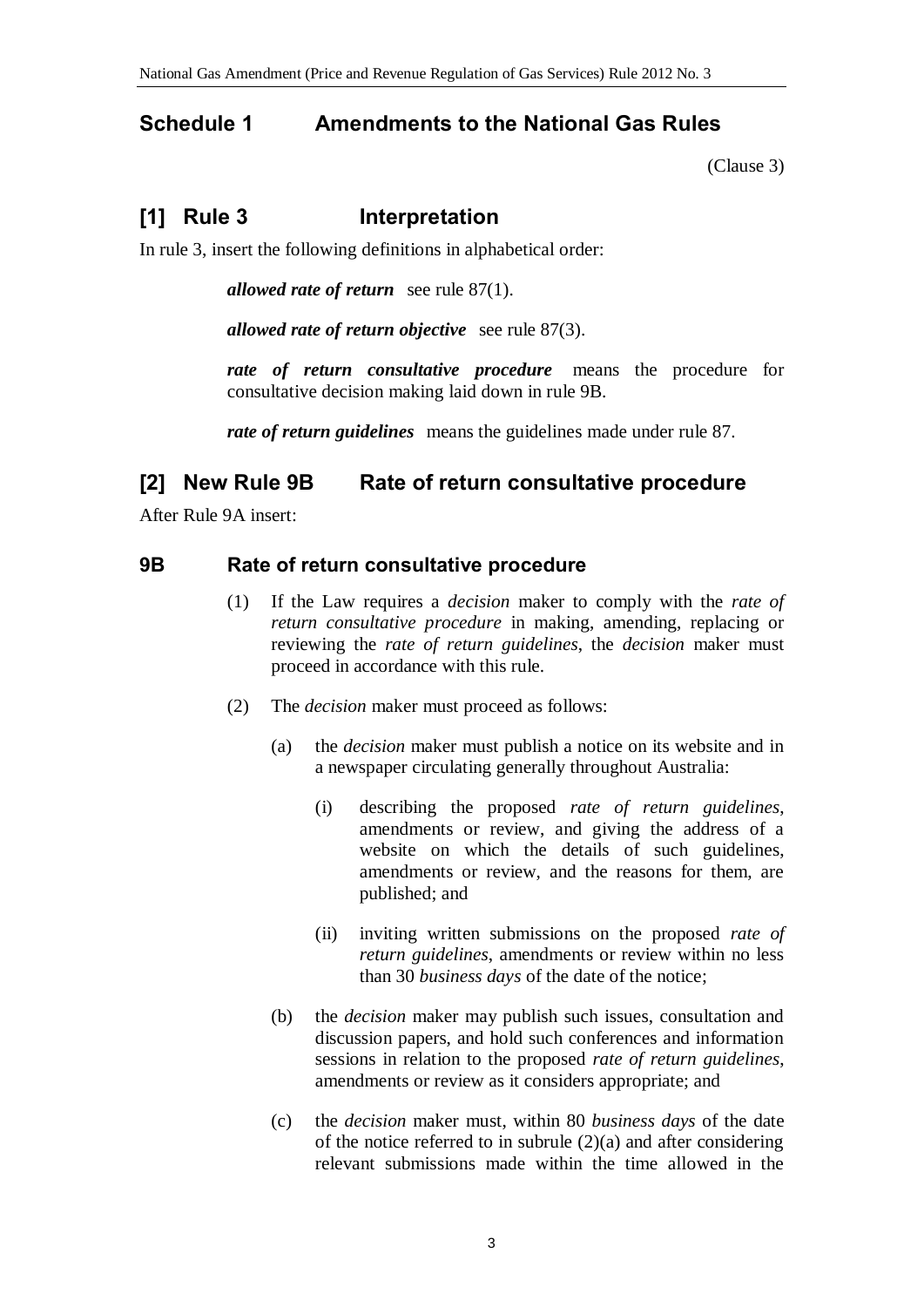notice and other matters the *decision* maker considers relevant, make its final *decision*.

- (3) The final *decision* must:
	- (a) be in writing; and
	- (b) state the terms of the *decision* and the reasons for it; and
	- (c) include a summary of each issue raised in submissions, that the *decision* maker reasonably considers to be material, together with the *decision* maker's response to each such issue.
- (4) The *decision* maker may extend the time within which it is required to make its final *decision* if:
	- (a) the consultation involves issues of unusual complexity or difficulty; or
	- (b) the extension of time has become necessary because of circumstances beyond the *decision* maker's control.
- (5) After making a final decision, the *decision* maker must, without delay:
	- (a) publish the final *decision* on the *decision* maker's website; and
	- (b) make the final *decision* available for inspection during business hours at the *decision* maker's public offices.

## **[3] Rule 72 Specific requirements for access arrangement information relevant to price and revenue regulation**

Omit rule 72(g) and 72(h) and substitute:

- (g) the proposed return on equity, return on debt and *allowed rate of return*, for each regulatory year of the *access arrangement period*, in accordance with rule 87, including any departure from the methodologies set out in the *rate of return guidelines* and the reasons for that departure;
- (ga) the proposed formula (if any) that is to be applied in accordance with rule 87(12);
- (h) the estimated cost of corporate income tax calculated in accordance with rule 87A, including the proposed value of imputation credits referred to in that rule;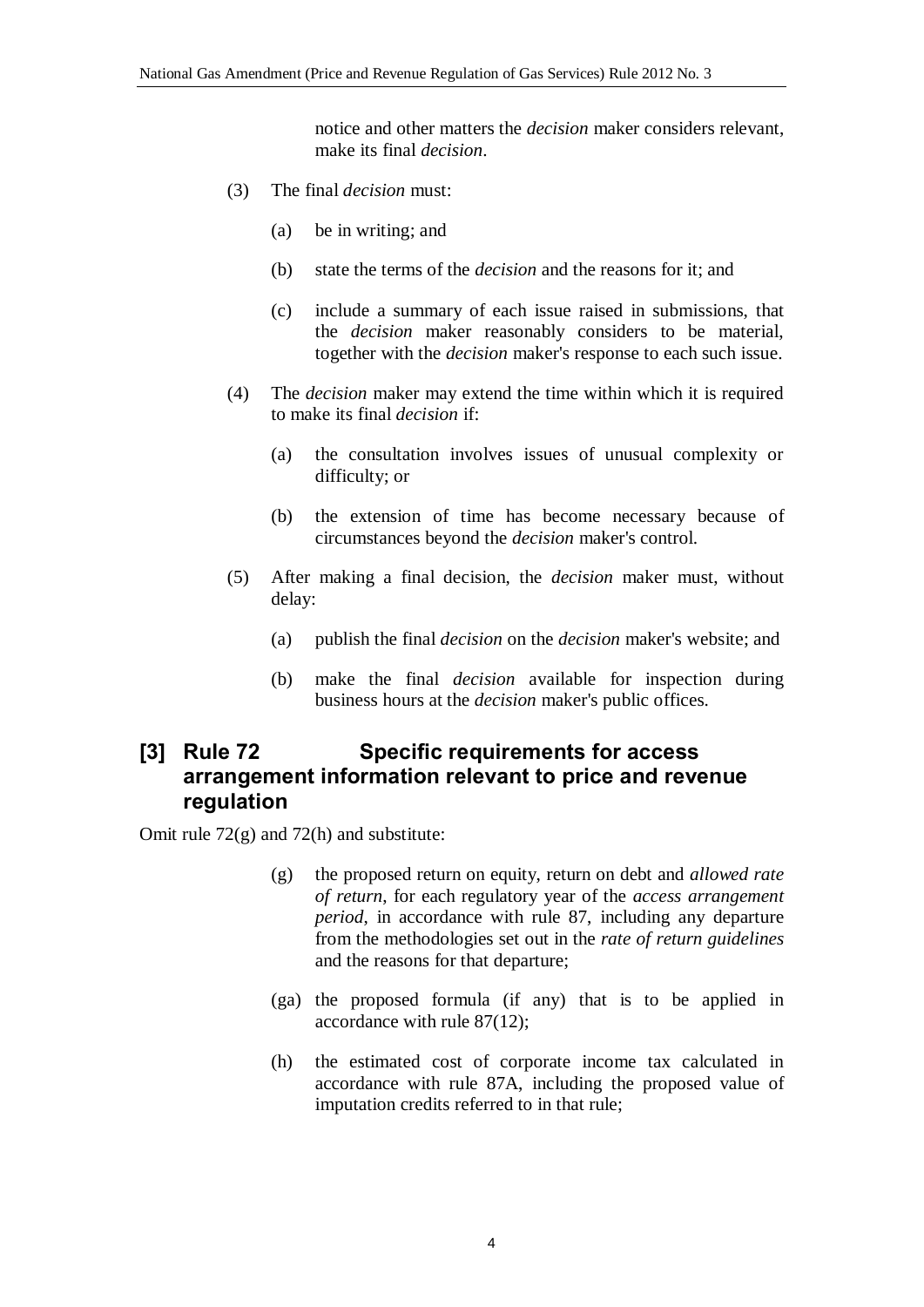## **[4] Rule 76 Total revenue**

Omit rule 76(c) and substitute:

(c) the estimated cost of corporate income tax for the year (See Division 5A); and

# **[5] Rule 87 Rate of return**

Omit rule 87 and substitute:

- (1) Subject to rule 82(3), the return on the projected capital base for each regulatory year of the *access arrangement period* is to be calculated by applying a rate of return that is determined in accordance with this rule 87 (the *allowed rate of return*).
- (2) The *allowed rate of return* is to be determined such that it achieves the *allowed rate of return objective*.
- (3) The *allowed rate of return objective* is that the rate of return for a service provider is to be commensurate with the efficient financing costs of a benchmark efficient entity with a similar degree of risk as that which applies to the service provider in respect of the provision of reference services (the *allowed rate of return objective*).
- (4) Subject to subrule (2), the *allowed rate of return* for a regulatory year is to be:
	- (a) a weighted average of the return on equity for the *access arrangement period* in which that regulatory year occurs (as estimated under subrule (6)) and the return on debt for that regulatory year (as estimated under subrule (8)); and
	- (b) determined on a nominal vanilla basis that is consistent with the estimate of the value of imputation credits referred to in rule 87A.
- (5) In determining the *allowed rate of return*, regard must be had to:
	- (a) relevant estimation methods, financial models, market data and other evidence;
	- (b) the desirability of using an approach that leads to the consistent application of any estimates of financial parameters that are relevant to the estimates of, and that are common to, the return on equity and the return on debt; and
	- (c) any interrelationships between estimates of financial parameters that are relevant to the estimates of the return on equity and the return on debt.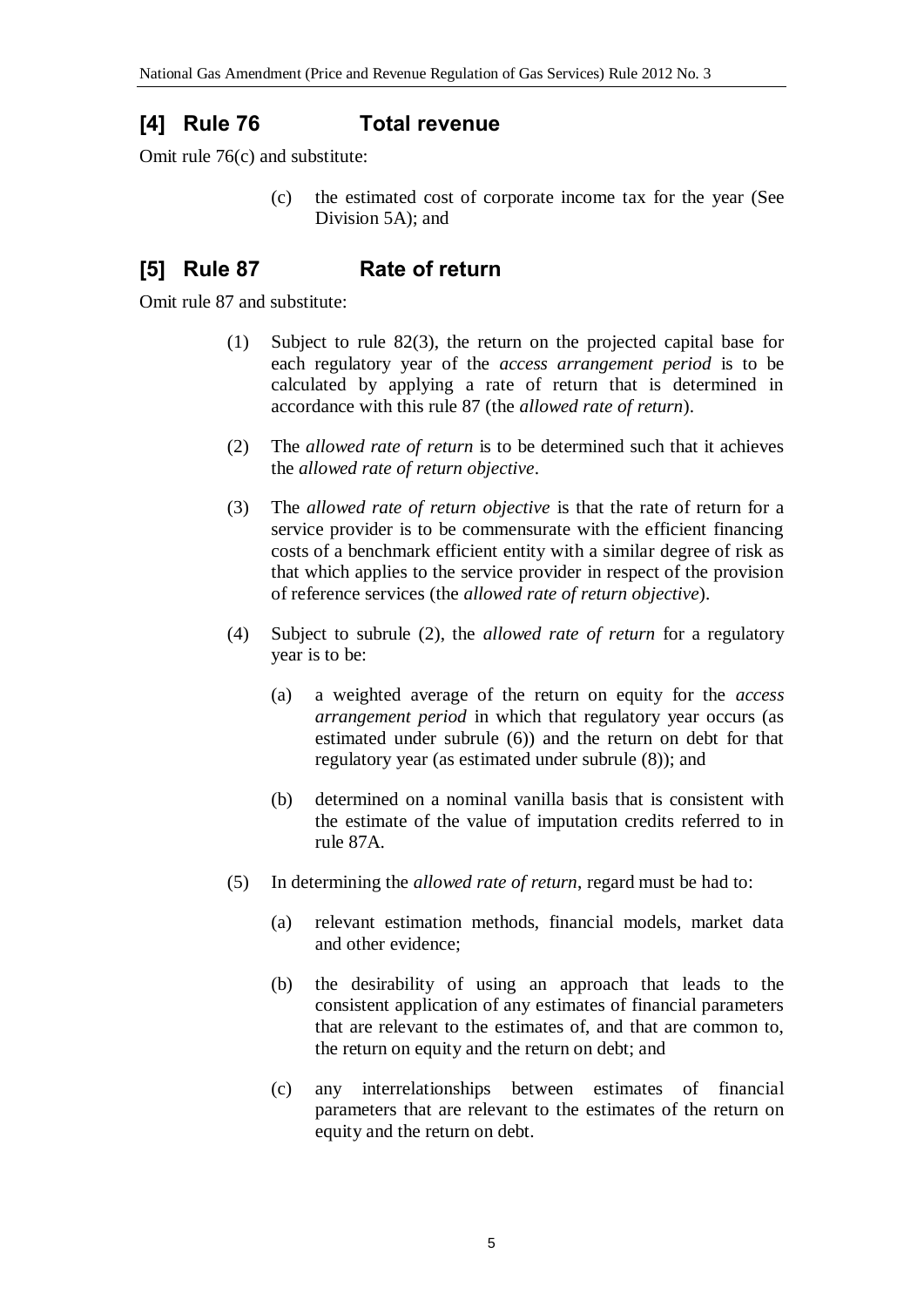#### **Return on equity**

- (6) The return on equity for an *access arrangement period* is to be estimated such that it contributes to the achievement of the *allowed rate of return objective*.
- (7) In estimating the return on equity under subrule (6), regard must be had to the prevailing conditions in the market for equity funds.

#### **Return on debt**

- (8) The return on debt for a regulatory year is to be estimated such that it contributes to the achievement of the *allowed rate of return objective*.
- (9) The return on debt may be estimated using a methodology which results in either:
	- (a) the return on debt for each regulatory year in the *access arrangement period* being the same; or
	- (b) the return on debt (and consequently the *allowed rate of return*) being, or potentially being, different for different regulatory years in the *access arrangement period*.
- (10) Subject to subrule (8), the methodology adopted to estimate the return on debt may, without limitation, be designed to result in the return on debt reflecting:
	- (a) the return that would be required by debt investors in a benchmark efficient entity if it raised debt at the time or shortly before the time when the AER's *decision* on the access arrangement for that *access arrangement period* is made;
	- (b) the average return that would have been required by debt investors in a benchmark efficient entity if it raised debt over an historical period prior to the commencement of a regulatory year in the *access arrangement period*; or
	- (c) some combination of the returns referred to in subrules (a) and (b).
- (11) In estimating the return on debt under subrule (8), regard must be had to the following factors:
	- (a) the desirability of minimising any difference between the return on debt and the return on debt of a benchmark efficient entity referred to in the *allowed rate of return objective* ;
	- (b) the interrelationship between the return on equity and the return on debt;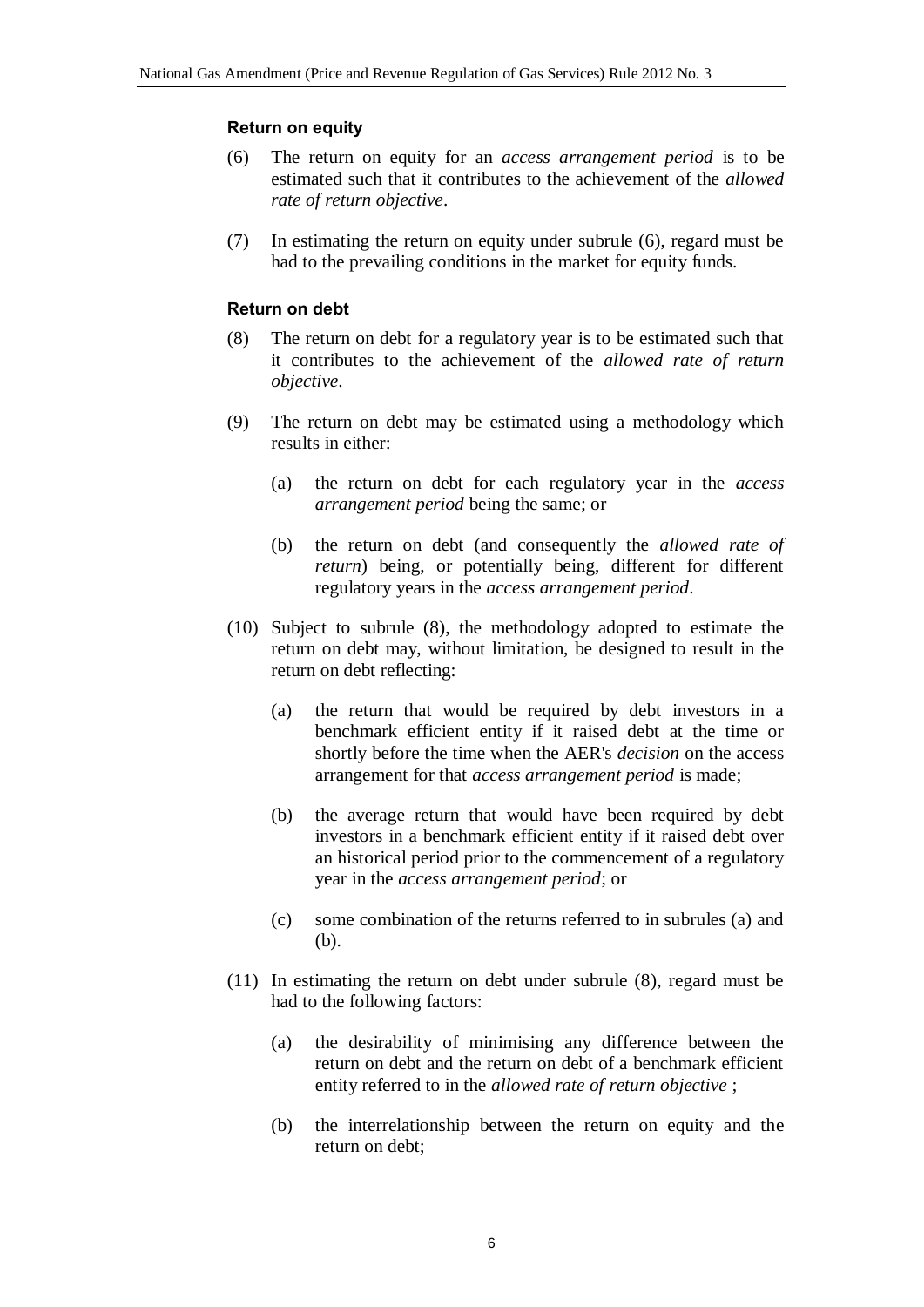- (c) the incentives that the return on debt may provide in relation to capital expenditure over the *access arrangement period*, including as to the timing of any capital expenditure; and
- (d) any impacts (including in relation to the costs of servicing debt across *access arrangement periods*) on a benchmark efficient entity referred to in the *allowed rate of return objective* that could arise as a result of changing the methodology that is used to estimate the return on debt from one *access arrangement period* to the next.
- (12) If the return on debt is to be estimated using a methodology of the type referred to in subrule (9)(b) then a resulting change to the service provider's total revenue must be effected through the automatic application of a formula that is specified in the *decision* on the access arrangement for that *access arrangement period*.

### **Rate of return guidelines**

- (13) The AER must, in accordance with the *rate of return consultative procedure*, make and publish guidelines (the *rate of return guidelines*).
- (14) The *rate of return guidelines* must set out:
	- (a) the methodologies that the AER proposes to use in estimating the *allowed rate of return*, including how those methodologies are proposed to result in the determination of a return on equity and a return on debt in a way that is consistent with the *allowed rate of return objective*; and
	- (b) the estimation methods, financial models, market data and other evidence the AER proposes to take into account in estimating the return on equity, the return on debt and the value of imputation credits referred to in rule 87A.
- (15) There must be *rate of return guidelines* in force at all times after the date on which the AER first publishes the *rate of return guidelines* under these rules.
- (16) The AER must, in accordance with the *rate of return consultative procedure*, review the *rate of return guidelines*:
	- (a) at intervals not exceeding three years, with the first interval starting from the date that the first *rate of return guidelines* are published under these rules; and
	- (b) at the same time as it reviews the Rate of Return Guidelines under clauses 6.5.2 and 6A.6.2 of the National Electricity Rules.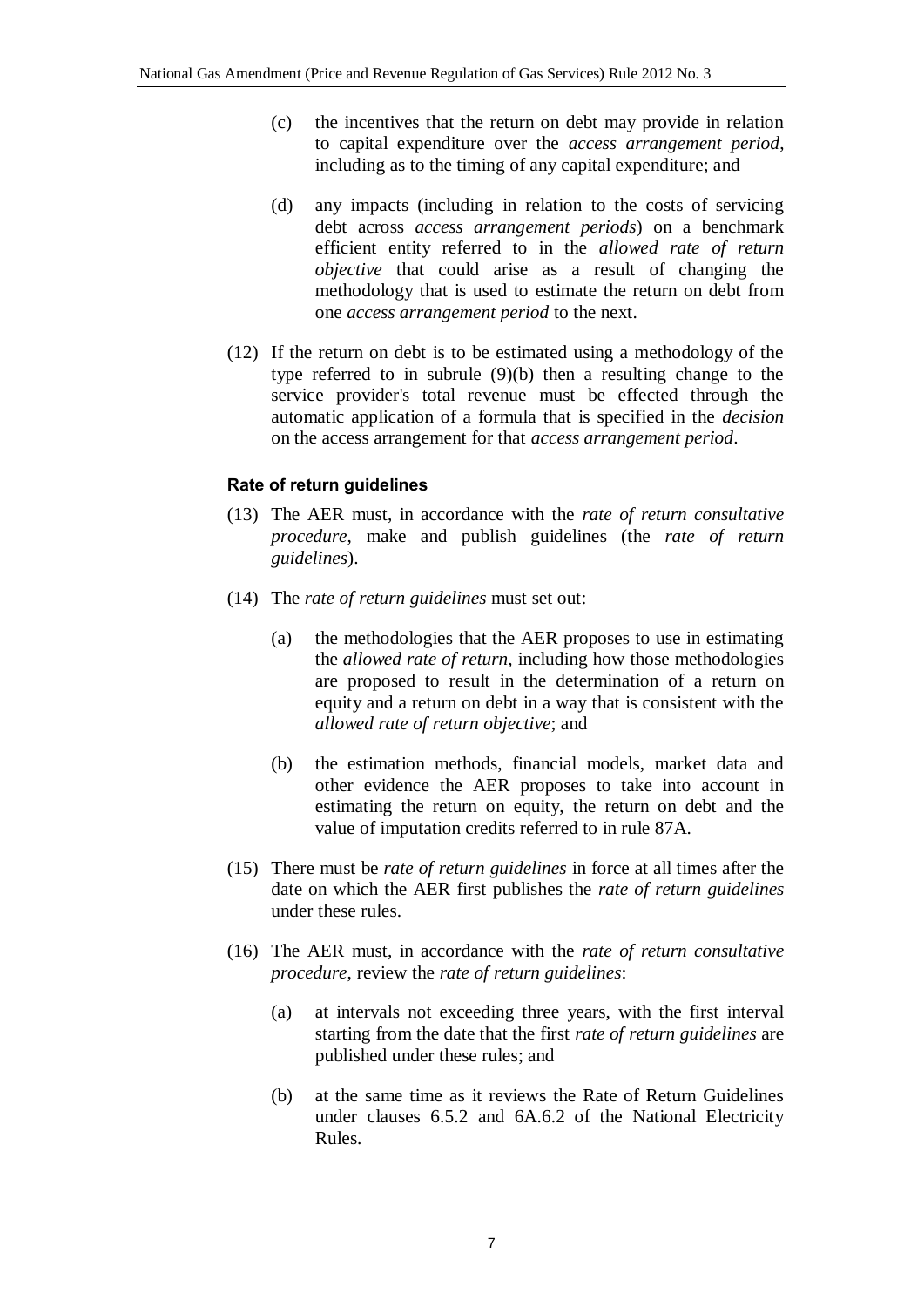- (17) The AER may, from time to time and in accordance with the *rate of return consultative procedure*, amend or replace the *rate of return guidelines*.
- (18) The *rate of return guidelines* are not mandatory (and so do not bind the AER or anyone else) but, if the AER makes a *decision* in relation to the rate of return (including in an access arrangement draft *decision* or an access arrangement final *decision*) that is not in accordance with them, the AER must state, in its reasons for the *decision*, the reasons for departing from the guidelines.
- (19) If the *rate of return guidelines* indicate that there may be a change of regulatory approach by the *decision* maker in future *decisions*, the guidelines should also (if practicable) indicate how transitional issues are to be dealt with.

# **Division 5A**

### **87A Estimated cost of corporate income tax**

(1) The estimated cost of corporate income tax of a service provider for each regulatory year of an *access arrangement period* (ETC<sub>t</sub>) is to be estimated in accordance with the following formula:

 $ETC_t = (ETI_t \times r_t) (1 - \gamma)$ 

Where

 $ETI<sub>t</sub>$  is an estimate of the taxable income for that regulatory year that would be earned by a benchmark efficient entity as a result of the provision of reference services if such an entity, rather than the service provider, operated the business of the service provider;

 $r_t$  is the expected statutory income tax rate for that regulatory year as determined by the AER; and

 $\gamma$  is the value of imputation credits.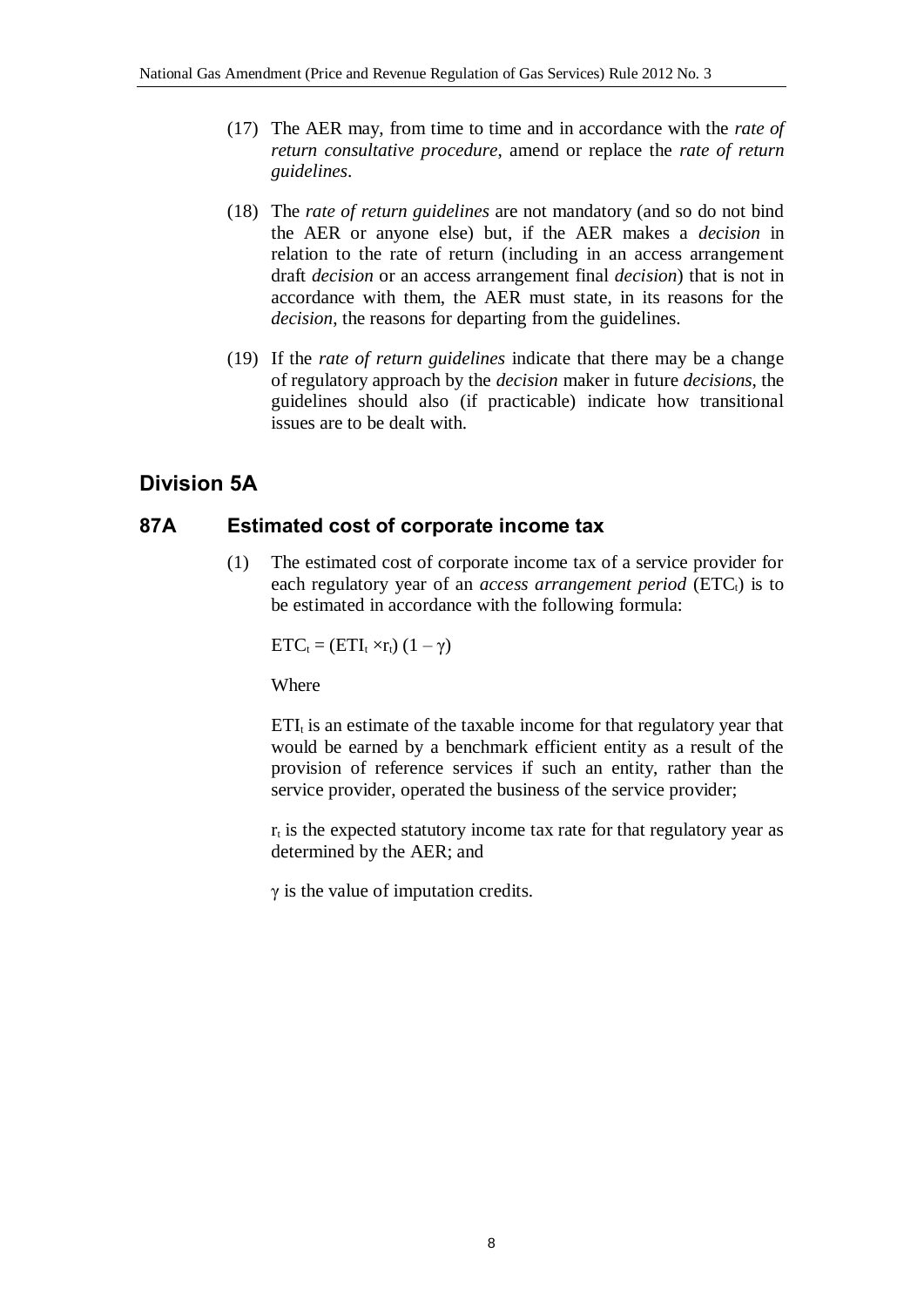### <span id="page-8-0"></span>**Schedule 2 Savings and Transitional Amendments to the National Gas Rules**

## **[1] Schedule1, Part 5 Transitional provisions consequent on the National Gas Amendment (Price and Revenue Regulation of Gas Services) Rule 2012**

After Part 4, insert:

# **Part 5 Transitional provisions consequent on the National Gas Amendment (Price and Revenue Regulation of Gas Services) Rule 2012**

### **33 Definitions**

In this Part:

**next access arrangement revision proposal**, for a service provider, means an *access arrangement revision proposal* that is first submitted by that service provider after the commencement of the National Gas Amendment (Price and Revenue Regulation of Gas Services) Rule 2012.

### **34 Modification of rule 52(3)**

Rule 52(3) is varied so as to provide that the period for submitting an *access arrangement revision proposal* under rule 52 may be extended by the AER by a period (or aggregate period) of no more than 18 months with respect to the next access arrangement revision proposal that is required to be submitted by the relevant service provider for:

- (1) the Mid-West and South-West Gas Distribution System;
- (2) the Goldfields Gas Pipeline; and
- (3) the ACT, Queanbeyan and Palerang gas distribution network.

### **35 Extension of time**

- (1) The AER must exercise its power under rule 52(3) (as modified by clause 34 of this Schedule 1) to extend the period for submitting the next access arrangement revision proposal for the Mid-West and South-West Gas Distribution System to the date that is 3 months after the date the first *rate of return guidelines* are published under rule clause 37 of this Schedule 1.
- (2) The AER must exercise its power under rule 52(3) (as modified by clause 34 of this Schedule 1) to extend the period for submitting the next *access arrangement revision proposal* for the Goldfields Gas Pipeline (including any *access arrangement revision proposal* that